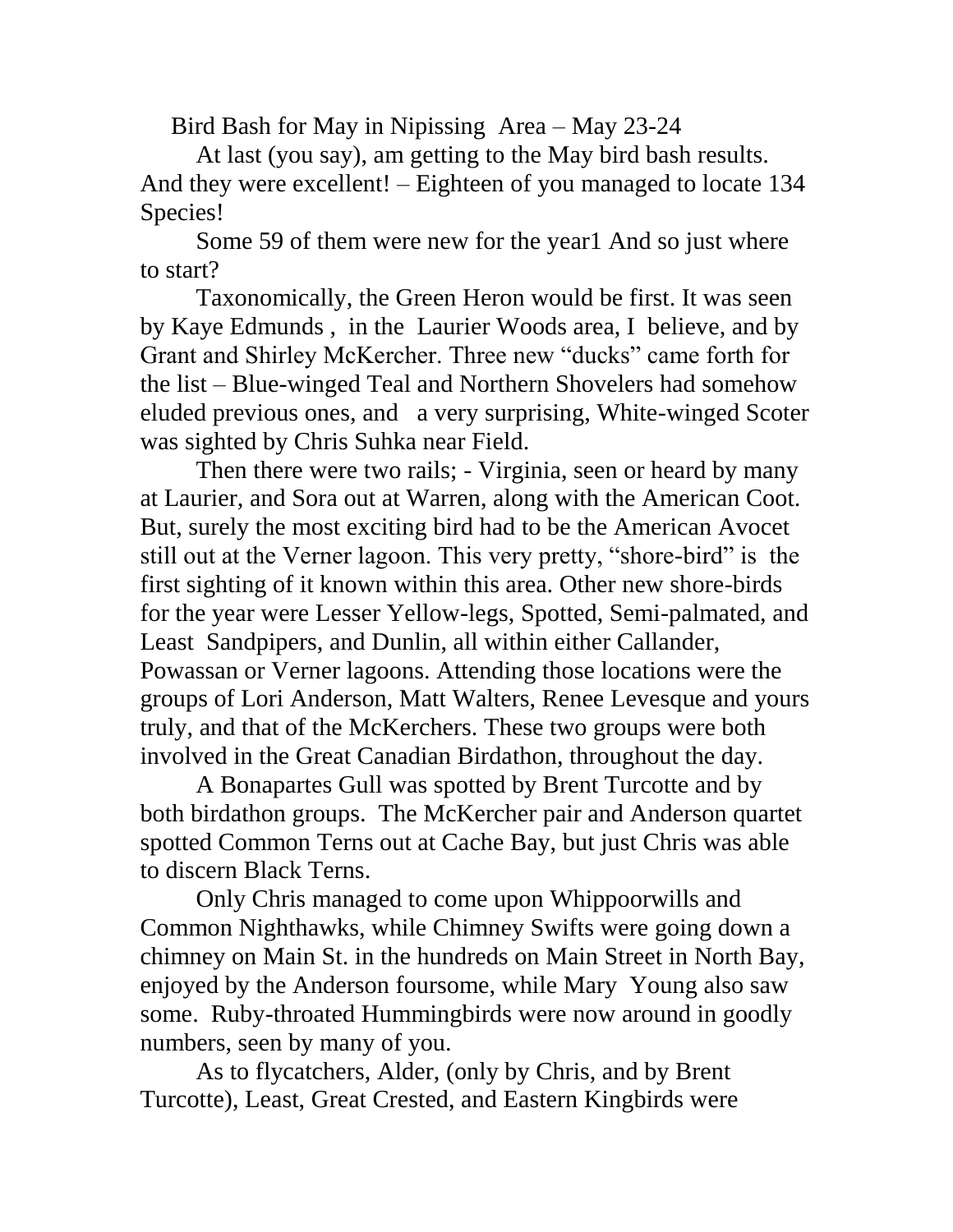spotted, the latter three by the two birdathon groups. All five swallow species came into view, often in large numbers, but with Northern Rough-winged being identified only by the McKerchers, and by Chris. House wrens were spotted by the Anderson bunch – at Vic Rizzo's hideout. Four vireo species were about, seen by many, with the rarer Philadelphia being observed only by Chris.

Veerys were fairly plentiful, but Swainson's Thrush were discovered only by the two birdathon groups, and by Craig and Elaine Hurst. Gray Catbirds were also fairly plentiful, and Brown Thrashers were observed by Donna Demarco among others, but only Mary Ann Kenrick had a very rare for these parts, Northern Mockingbird, in her vicinity – near Ski Club Road. American Pipits were found by the Anderson trio at Callander lagoon, and, by Chris, who also found, finally arriving Cedar Waxwings, out in Field.

Nineteen species of wood warblers were discovered, all first timers, except for the Yellow-rumped. The only ones often seen in these parts not to come up, but which were probably somewhere around, - were, Orange-crowned, Cape May, and Northern Parula. Palm Warblers are early arrivers and were probably further north by then, in their breeding area. Especially good to find, during their normally very short visit here, were Blackpolls, seen by Brent.

Among six sparrows, the only new one for the season on the Bird Bash were Whitecrowns, spotted by many. Rose-breasted Grosbeaks were enjoyed by a number of you, while beautiful Indigo Buntings were discovered only by the Anderson quartet.

Bobolinks were now about, spotted by most groups who were within the countryside. Beautiful Baltimore Orioles were observed by the Anderson quartet; (which gets us to the end of the first of the year discoveries).

Among the rareties of the day (in taxonomic order, but not first of the year), were the Pied-billed Grebe and American Bittern spotted only by Chris, and Trumpeter Swan which Brent found up the Cranberry trail.